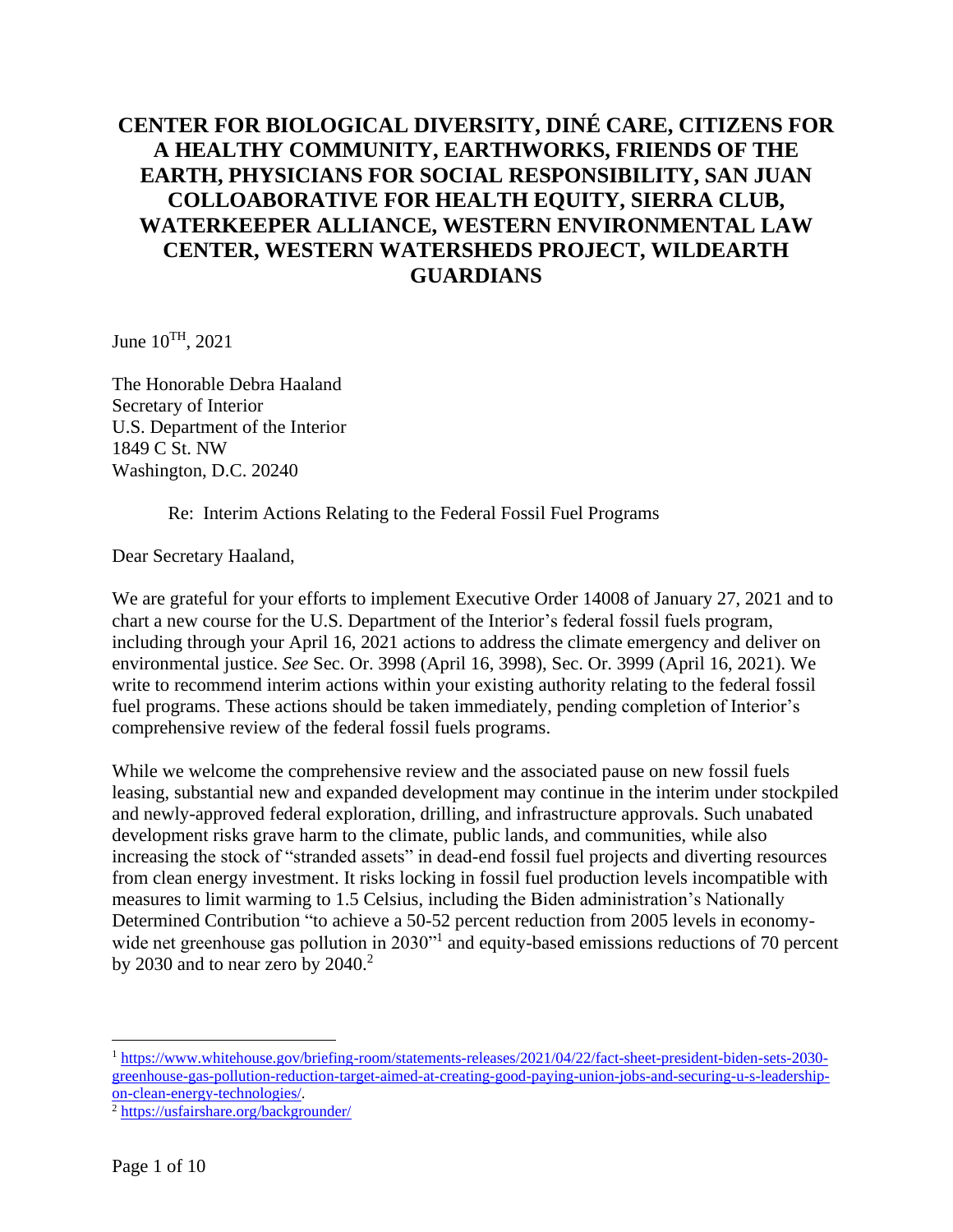Notably, the International Energy Agency's new report *Net Zero by 2050: A roadmap for the global energy system* articulates a pathway for the global energy sector to reach net zero emission by  $2050<sup>3</sup>$  Even with reliance on unproven future emissions reduction technologies, it cites the incompatibility of new fossil fuel supply projects with the goal of limiting warming to 1.5 Celsius. It states:

Beyond projects already committed as of 2021, there are no new oil and gas fields approved for development in our pathway, and no new coal mines or mine extensions are required.

At 21. In the context of the Interior Department's EO 14008 review, *Net Zero by 2050* shows, like many earlier analyses<sup>4</sup> and reports<sup>5</sup>, that there is simply no room left in the global carbon budget for new federal fossil fuel leasing. Importantly, *Net Zero by 2050*'s pathway starts now. To show leadership and reduce emissions, the U.S. must act now *where we have the ability to do so.* Given the Secretary of Interior's authority over the federal fossil fuel estate, this is the place to start.

The interim actions we recommend below would ameliorate adverse harms pending completion of the comprehensive review, ensure fair, just, and meaningful public participation, and preserve Interior's ability to consider and choose from a full range of options once that review is completed. We must take action, now, to wind down the production and use of fossil fuels for the sake of the climate, public lands, and communities.

## **I. TAKE IMMEDIATE ACTION TO SUPPORT AND ADVANCE A JUST AND EQUITABLE FOSSIL FUEL TRANSITION**

Action to reduce climate pollution must be matched with action to foster a just and equitable transition for frontline, fenceline, and energy-dependent communities. We urge Interior to harness ongoing planning and decision-making processes as a mechanism to immediately support and participate in transition planning and action in areas that have shouldered the weight and impacts of fossil fuel exploitation.

Interior can play a key role in helping communities secure transition funding, direct resources to support conservation, economic diversification, and research projects in or near communities, and encourage appropriate renewable energy development. Some states are embracing, if slowly, that transition. For example, with New Mexico's passage of Senate Bill 112, just signed into law this year, the state has taken an important step forward by committing to the development of a strategic plan that could help transition New Mexico's economy away from its current overreliance on oil and gas production.

[http://priceofoil.org/content/uploads/2016/09/OCI\\_the\\_skys\\_limit\\_2016\\_FINAL\\_2.pdf](http://priceofoil.org/content/uploads/2016/09/OCI_the_skys_limit_2016_FINAL_2.pdf)

<sup>3</sup> International Energy Agency. 2001. Net Zero by 2050: A roadmap for the global energy system. Available at: [https://iea.blob.core.windows.net/assets/4719e321-6d3d-41a2-bd6b-461ad2f850a8/NetZeroby2050-](https://iea.blob.core.windows.net/assets/4719e321-6d3d-41a2-bd6b-461ad2f850a8/NetZeroby2050-ARoadmapfortheGlobalEnergySector.pdf) [ARoadmapfortheGlobalEnergySector.pdf](https://iea.blob.core.windows.net/assets/4719e321-6d3d-41a2-bd6b-461ad2f850a8/NetZeroby2050-ARoadmapfortheGlobalEnergySector.pdf)

<sup>4</sup> Oil Change International. 2016. Sky's the Limit: Why the Paris climate goals require a managed decline of fossil fuel production. Available at:

<sup>5</sup> SEI, IISD, ODI, E3G, and UNEP. 2020. The Production Gap Report: 2020 Special Report. Available at: <http://productiongap.org/2020report>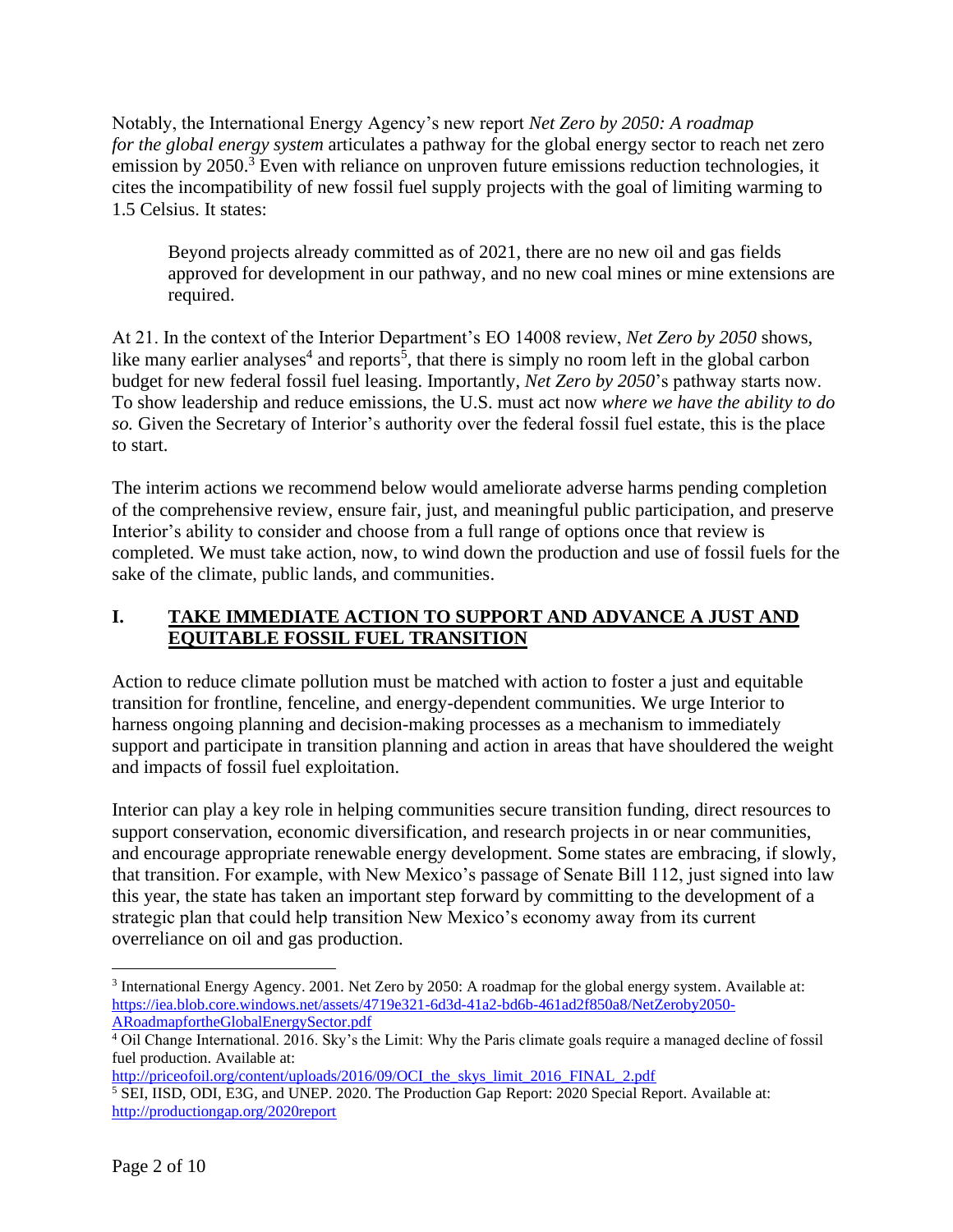With 31,000 existing federal oil and gas wells in New Mexico, Interior should assess opportunities to contribute to this and other state-led efforts where there is a significant presence of federal public lands oil and gas development. In doing so, Interior would build trust and respect with communities and state political leadership, ensuring that federal action to align the federal fossil fuels programs with climate realities is carried out in light of important state-level political and economic dynamics.

### **II. RECOMMENDED INTERIM ACTIONS REGARDING THE FEDERAL ONSHORE OIL AND GAS PROGRAM**

#### **A. Subject Records of Decision for Pending RMP Revisions to Completion of a PEIS Pursuant to E.O. 14008**

Interior should not issue records of decision for resource management plan revisions until completion of a programmatic environmental impact statement (PEIS) pursuant to the administration's E.O. 14008 review of federal fossil fuel programs. This allows BLM the ability to ensure that RMP revisions are consistent with, and if appropriate can implement, findings and actions resulting from that PEIS and associated rulemakings that are necessary to align the federal fossil fuel programs with U.S. climate goals. Because BLM has not otherwise demonstrated that emissions associated with new federal fossil fuel leasing and development would be compatible with U.S. climate goals and would not result in unnecessary and undue degradation or other statutory mandates provided by FLPMA, we urge the administration to analyze in each pending RMP revision the reasonable alternative of withdrawing federal fossil fuels or otherwise making federal fossil fuels ineligible for new leasing and development.

## **B. Impose a Nation-Wide Pause On New Exploration, Drilling, and Infrastructure Approvals**

We urge you to pause new Bureau of Land Management (BLM) oil and gas exploration, drilling, and infrastructure approvals, including seismic operations and rights-of-ways, on public lands and waters. Interior holds existing authority and discretion to take such action. *See* 43 U.S.C. §§ 1701(a)(8), 1702(c), 1732(b); 43 C.F.R. § 3101.1-2. Such action would complement the pause on new leasing, which should be continued at least through the completion of the comprehensive review (which should include preparation of a programmatic environmental impact statement). We base this request on two primary factors:

First, oil and gas exploration, drilling, and infrastructure approval processes are generally driven by whatever a particular lessee or operator deems is prudent. It is not driven by a reasoned, informed, and clear determination of what is in the public interest, as mandated by the Federal Land Policy and Management Act of 1976 (FLPMA), nor by what is prudent in particular regard to the climate crisis. In this moment of megadrought, raging wildfires, and other climate-driven harm to ecological values and communities, there is simply no replacement for BLM exercising its full and expansive authority to further the public interest through robust action pending the completion of the comprehensive review. Specifically, BLM should leverage its authority—and, indeed, responsibility—to pause new fossil fuel development approvals in order to: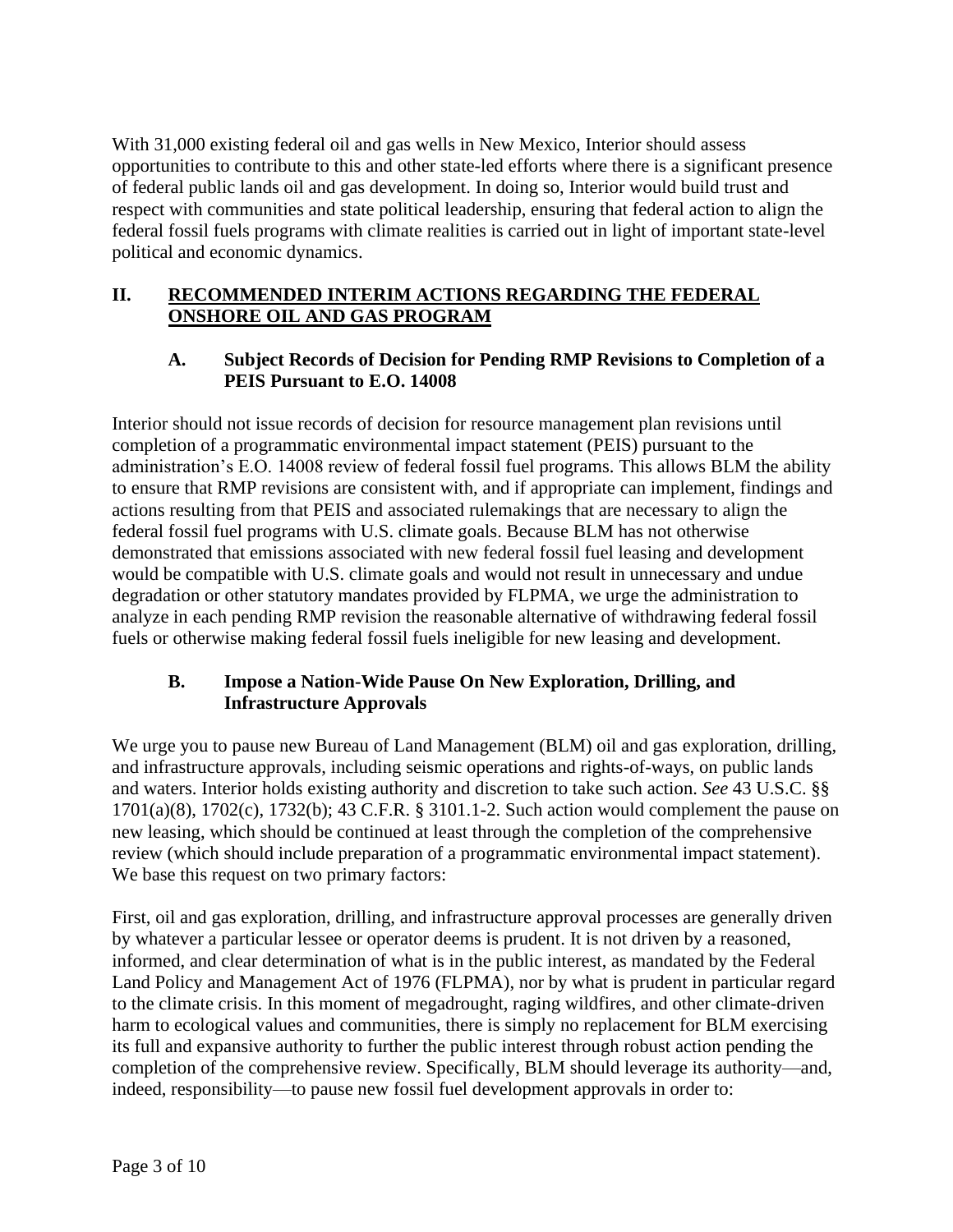- Protect public land values including air and atmospheric, water resource, ecological, environmental, and scenic values, and to preserve and protect "certain public lands in their natural condition," and "food and habitat for fish and wildlife" (43 U.S.C. §  $1701(a)(8)$ ;
- Account for "the long-term needs of future generations"  $(43 \text{ U.S.C. } 8 \text{ 1702(c)})$ ;
- Prevent "permanent impairment of the productivity of the land and quality of the environment" (43 U.S.C.  $\S$  1702(c)); and
- "[T]ake any action necessary to prevent unnecessary or undue degradation of the lands." 43 U.S.C. § 1732(b).

Second, the oil and gas industry holds an immense stockpile of oil and gas drilling and infrastructure permits approved by the prior administration, <sup>6</sup> which underscores the need for Interior to exercise considerable restraint before adding to that stockpile. Further, in response to the pandemic, oil oversupply, and a resultant collapse in oil prices, industry shut-in thousands of oil and gas wells in 2020, many of which still remain shut in. For example, in New Mexico, emergency shut-in approvals are still in effect for 4,392 oil and gas wells.<sup>7</sup> An additional 4,188 oil and gas wells have been idle and not producing oil or gas for more than 15 months and are therefore presumptively out of compliance with state-level rules. *See, e.g.,* 19.15.5.9 NMAC, 19.15.25 NMAC. Of those totals, 283 wells on federal public lands have been orphaned and an additional 1506 wells are idle and producing no oil or gas.

Analogous dynamics very likely exist in other Western states with federal public lands oil and gas resources. This pool of wells provides lessees and operators with spare capacity to restore production, if they desire, without building new infrastructure. Moreover, they suggest a critical need Interior must address: action to ensure that operators retire and reclaim idle, non-producing oil and gas infrastructure, which would reduce the risk of stranded assets, prevent the orphaning of wells that impose costs on taxpayers, and reduce the prospect of oil and gas oversupply that contributed, with the pandemic, to the collapse in oil market prices. Companies should not be entitled to drill new wells if they have yet to retire and reclaim idle, non-producing wells.

Regardless, additional oil and gas exploration, development, and infrastructure development on public lands threatens to cause significant degradation to the climate, public lands, and communities. Pausing new approvals pending the comprehensive review conforms to FLPMA's substantive public interest mandates, providing time for the future of the federal public lands oil and gas program to be considered through reasoned and informed planning and action.

<sup>6</sup> Magill, B., "Oil, gas industry stockpiled drilling leases before Biden 'pause'," *Bloomberg Law* (Jan. 28, 2021), available at [https://news.bloomberglaw.com/environment-and-energy/oil-gas-industry-stockpiled-drilling-leases](https://news.bloomberglaw.com/environment-and-energy/oil-gas-industry-stockpiled-drilling-leases-before-biden-pause)[before-biden-pause.](https://news.bloomberglaw.com/environment-and-energy/oil-gas-industry-stockpiled-drilling-leases-before-biden-pause)

<sup>7</sup> Per Western Environmental Law Center analysis of New Mexico Oil Conservation Division data (May 2021).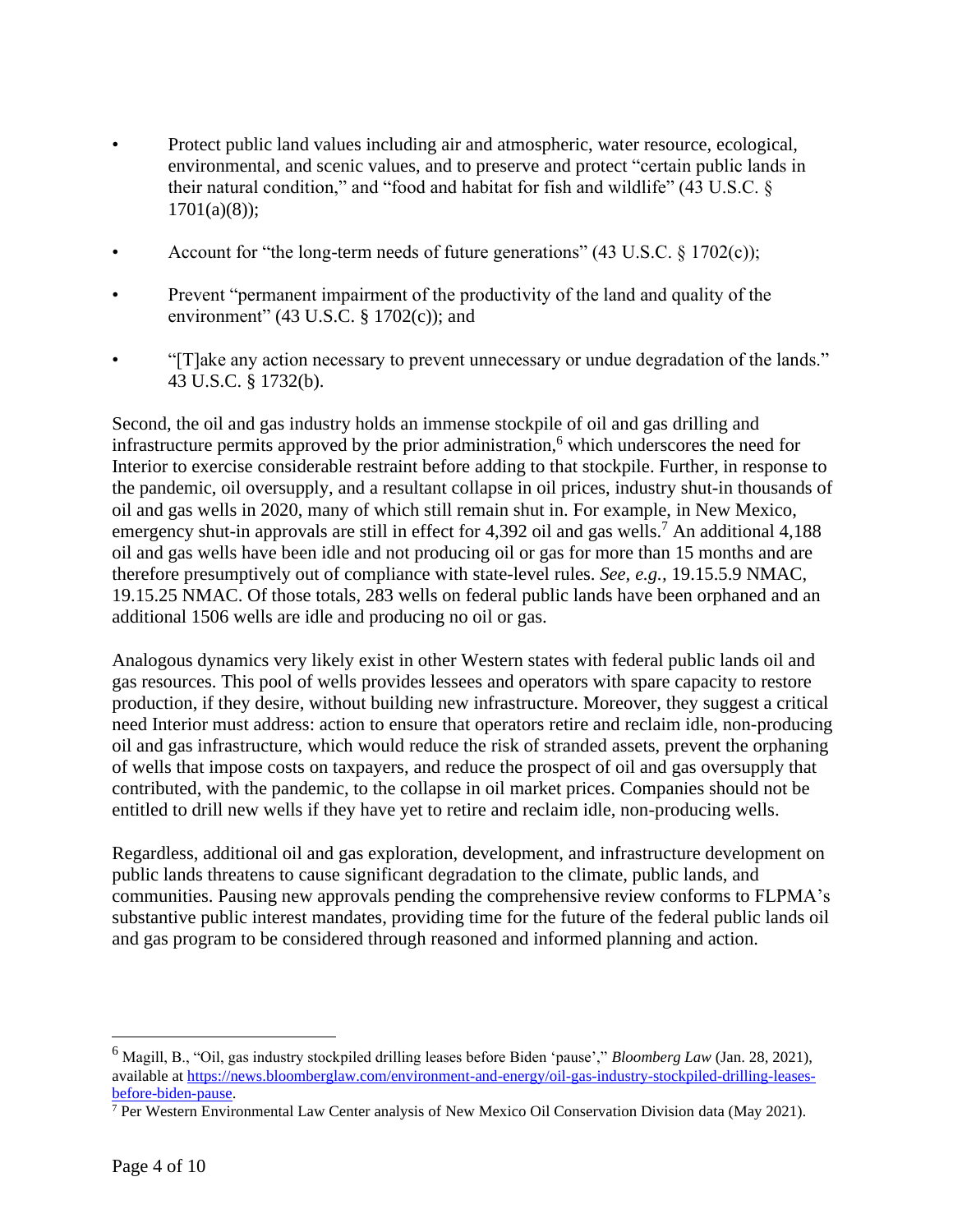#### **C. Consider Localized Pauses and Action to Avoid, Mitigate, or Compensate for Adverse Exploration, Drilling, and Infrastructure Impacts If a Nation-Wide Pause Is Not Imposed**

To the degree that Interior does not impose a nation-wide pause on oil and gas permitting and infrastructure approvals, we urge localized pauses pending completion of the comprehensive review where:

- Proposed infrastructure projects risk a lock-in of a significant magnitude of greenhouse gas pollution;
- Resource management planning processes are pending and there is a risk that development approvals would limit the choice of alternatives;
- There are significant conflicts with or uncertainties regarding other multiple uses or communities, including relative to public health and environmental justice; or
- Oil and gas companies enjoy a stockpile of existing permits or either shut in or idle wells.

If neither a nation-wide nor local pause is imposed, we urge you to carefully scrutinize proposed development projects through site-specific National Environmental Policy Act (NEPA) reviews and to ensure compliance with FLPMA's protective mandates, summarized above.

Necessarily, when presented with a proposed development project, Interior should audit the chain of NEPA analyses prepared for the relevant resource management plan and the separate decision to issue the lease for which development is proposed. Many if not most of these planning and lease-level NEPA analyses either lack the requisite site-specific analysis to justify on-the-ground lease development or expressly deferred site-specific analysis to the exploration, drilling, and infrastructure approval phase. Further, it is often entirely unclear how site-specific analysis is rationally connected to Interior's determination, whether implied or express, that an approved action complies with FLPMA's protective mandates. Typically, that determination, if it is even made, is entirely conclusory. This must change.

On the basis of site-specific NEPA reviews rationally connected to FLPMA's protective mandates, Interior should wield its full and reserved authority to impose constraints on new approvals to protect and advance the public interest. *See* Bruce. M Pendery, *BLM's Retained Rights: How Requiring Environmental Protection Fulfills Oil and Gas Lease Obligations*, 40 Envtl. L. 599 (2010). This includes the robust use by BLM of conditions of approval to, in sequenced priority, avoid, mitigate, or compensate for climate, public lands, or community impacts. *See* 43 U.S.C. §§ 1701(a)(8), 1702(c), 1732(b); 43 C.F.R. § 3101.1-2; *Yates Petroleum Inc*., 176 I.B.L.A. 144, 154 (2008) (upholding conditions of approval more stringent than provisions contained in the overarching resource management plan).

Such conditions to address these impacts, would, where appropriate, either forbid proposed development, mitigate impacts through controls on the timing, place, location, and manner of development (including the rate of development and production), or direct the project proponent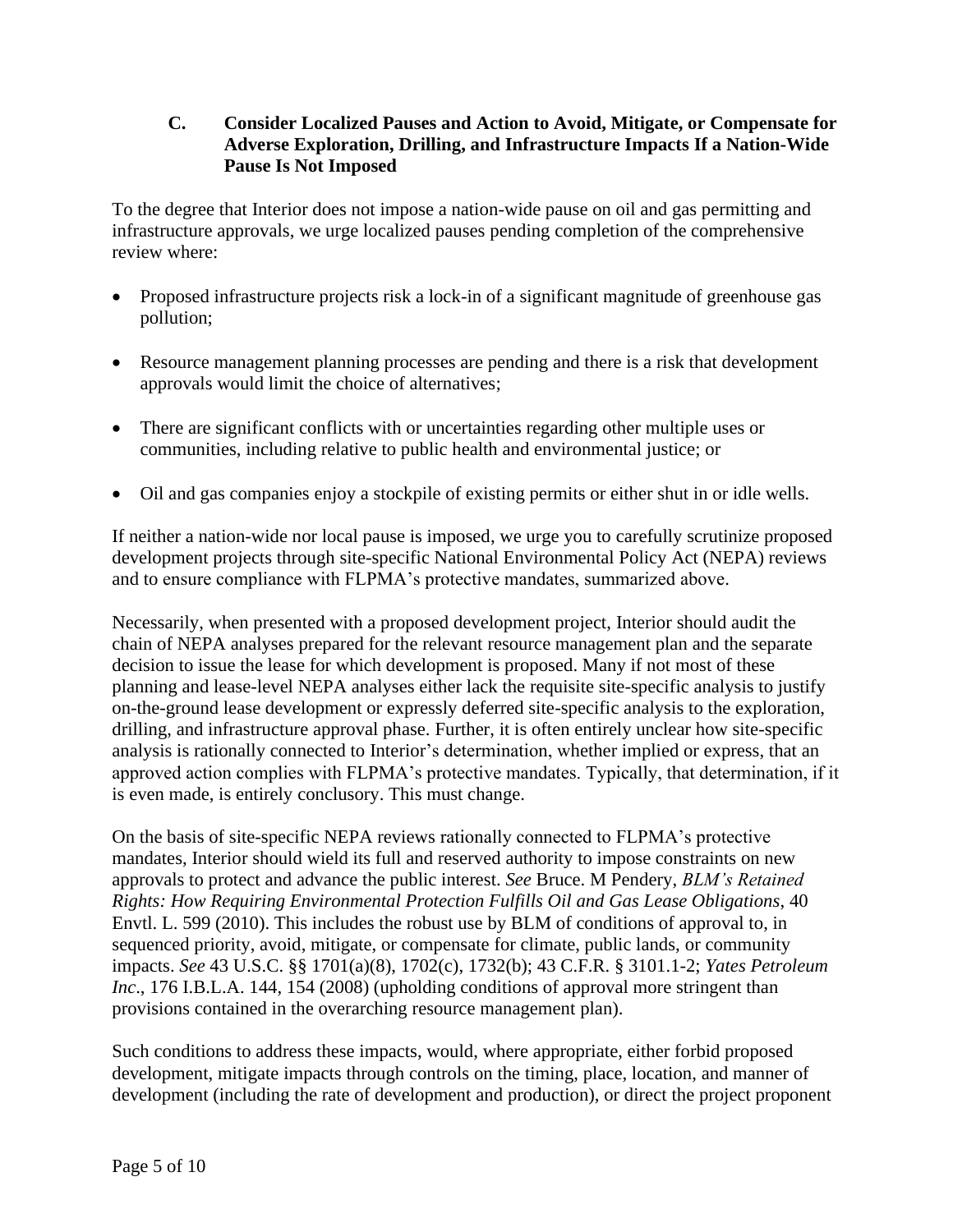to compensate for impacts. For example, where development is proposed near a school, home, or business, Interior would, as a condition of approval, require a setback established at a sufficient distance, identified through the NEPA process, to protect human health and safety.

### **D. Initiate Comprehensive Withdrawals of Important, High Value Public Lands from Availability for Oil and Gas Leasing**

Simultaneously with the nationwide review, Interior should immediately propose to withdraw, in accord with FLPMA, 43 U.S.C. § 1714(b), key categories of ecologically and culturally sensitive lands from availability for fluid mineral leasing, with those lands segregated from operation of the public land laws for a period of two years, or until the Secretary completes with withdrawal.

FLPMA allows the Interior Secretary to withdraw federal lands from extractive uses such as mineral leasing for up to 20 years. 43 U.S.C. § 1714(c). This provision contains no acreage cap, and there is precedent for very large withdrawals under FLPMA and other federal authority. *See, e.g.*, Public Land Order No. 5653, 43 Fed. Reg. 59,756 (Dec. 21, 1978) (emergency withdrawal of virtually all public lands in Alaska, totaling approximately 110 million acres); *Andrus v Utah*, 446 U.S. 500, 513-19 (1980) (discussing pre-FLPMA withdrawal of all unreserved lands in 12 western states "pending a determination of the best use of the land"). FLPMA's withdrawal authority can be applied to lands managed by any federal agency or department with the consent of the other agency, not just those managed by Interior. 43 U.S.C. § 1714(i); 43 C.F.R. § 2310.1-  $2(c)(3)$ .

We specifically recommend that Interior propose to withdraw from fluid mineral leasing the following categories of public land (including, with consent, lands where the surface is managed by other federal agencies), and identify additional categories through public outreach and government-to-government consultation:

- All lands identified, following suitable Tribal outreach and government-to-government consultation, as supporting significant cultural, religious, spiritual, historic, or other values incompatible with oil and gas development.
- All lands identified by the U.S. Geological Survey, BLM, state wildlife agencies, and/or other high-quality scientific information as Sagebrush Focal Areas, Priority Habitat Management Areas, "core" habitat, winter habitat, or other habitats important to the survival and recovery of the Greater Sage-Grouse.
- Designated or proposed critical habitats for all species listed or proposed under the Endangered Species Act.
- All lands located within ten miles of National Parks, National Monuments, National Wildlife Refuges, Wild and Scenic Rivers, designated Wilderness or wilderness study areas, and state and/or Tribal parks and monuments.
- All lands located within two miles of permanent, seasonal, or intermittent surface waters and wetlands.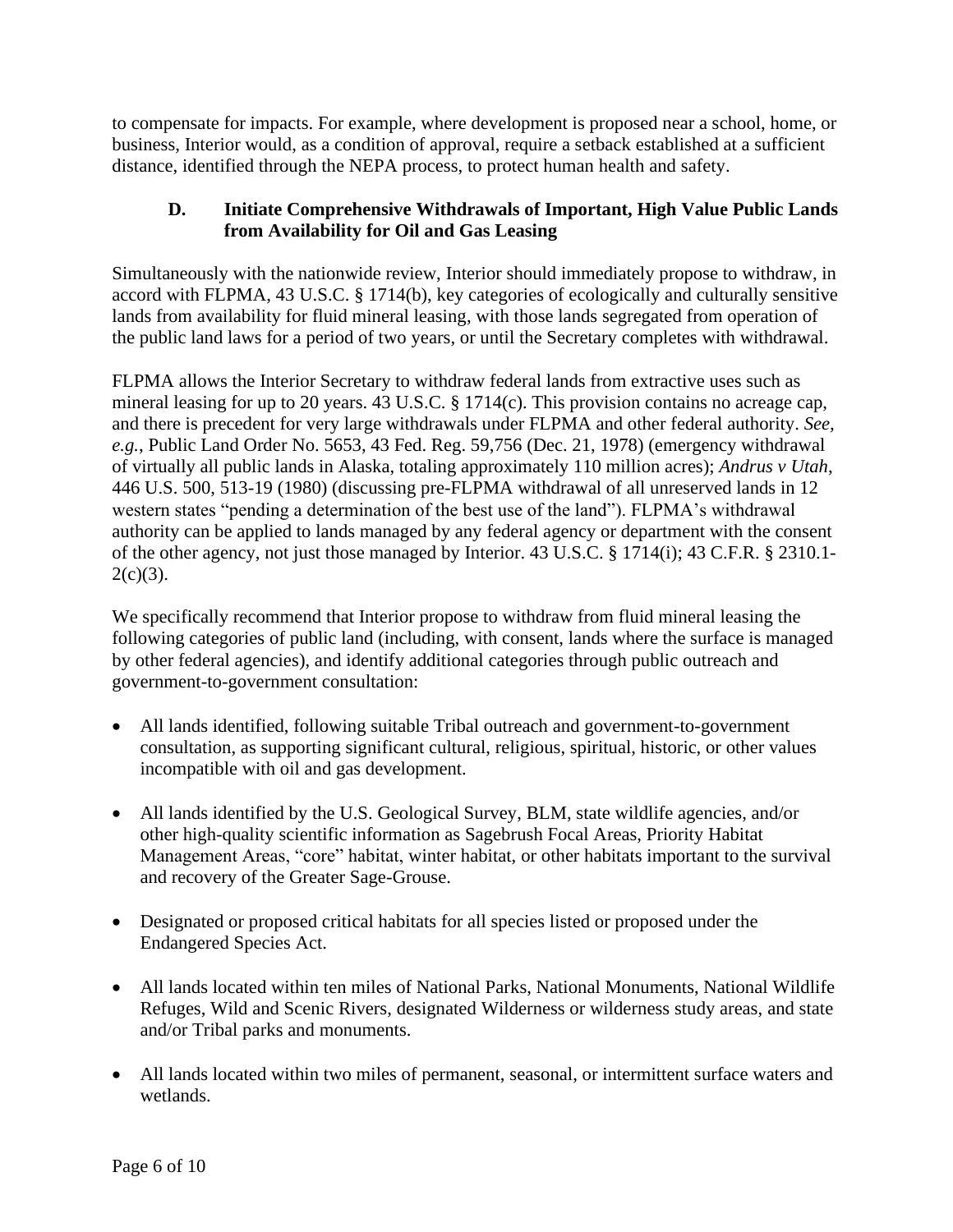- All BLM Areas of Critical Environmental Concern.
- All lands previously identified or designated as potentially eligible or suitable for oil shale or tar sands extraction.
- Wildlife migration corridors and crucial winter habitat for species such as pronghorn, mule deer, etc.
- All BLM lands in areas that have already warmed 1.5 Celsius

### **E. Void Trump Era Oil and Gas Leases That Contravene Federal Law or the Public Interest**

In accord with the Trump administration's now revoked and wrong-headed "energy dominance" agenda, numerous oil and gas leases were sold in contravention of federal environmental laws, science, and the public interest. In many cases, leases were remanded by federal courts, or BLM voluntarily remanded leases in response to litigation. Many additional leases are subject to pending litigation with similar factual and legal underpinnings.

We urge you to determine—and at least consider whether—leases remanded or otherwise rejected by federal courts are void *ab initio,* and cancel them accordingly. For leases now subject to litigation, we urge you to review the leases at issue and determine whether they should also be deemed void *ab initio* as well. We expect such action will conserve Interior's limited resources to complete necessary environmental reviews on remand and maximize Interior's flexibility given the comprehensive review now underway.

#### **F. Cease the Routine Suspension of Oil and Gas Leases**

BLM's framework for suspending lease operations—which effectively extend the life of oil and gas leases indefinitely and undercut management of public lands for other multiple uses—is broken. *See* GAO Report to Congressional Requesters, Oil and Gas Lease Management, BLM Could Improve Oversight of Lease Suspensions with Better Data and Monitoring Procedures, GAO 18-411 (June 2018). BLM should therefore cease the routine suspension of oil and gas leases pending completion of the comprehensive review and reform of BLM lease suspension policies and procedures. At the very least, given the documented problems with BLM's suspension framework, the agency should subject any requests for lease suspensions to a NEPA process consisting of at least an environmental assessment that provides for public participation.

Similarly, oil and gas unitization provisions are being manipulated by industry to allow for widespread lease speculation, allowing companies to stockpile leases beyond the primary term without complying with individual lease drilling obligations. Late-term unit requests are often paired with suspension requests to hold leases that have not been diligently developed. In particular, while unit regulations were designed to ensure orderly and efficient development of pooled resources, these regulations are not well-tailored to contemporary, unconventional oil and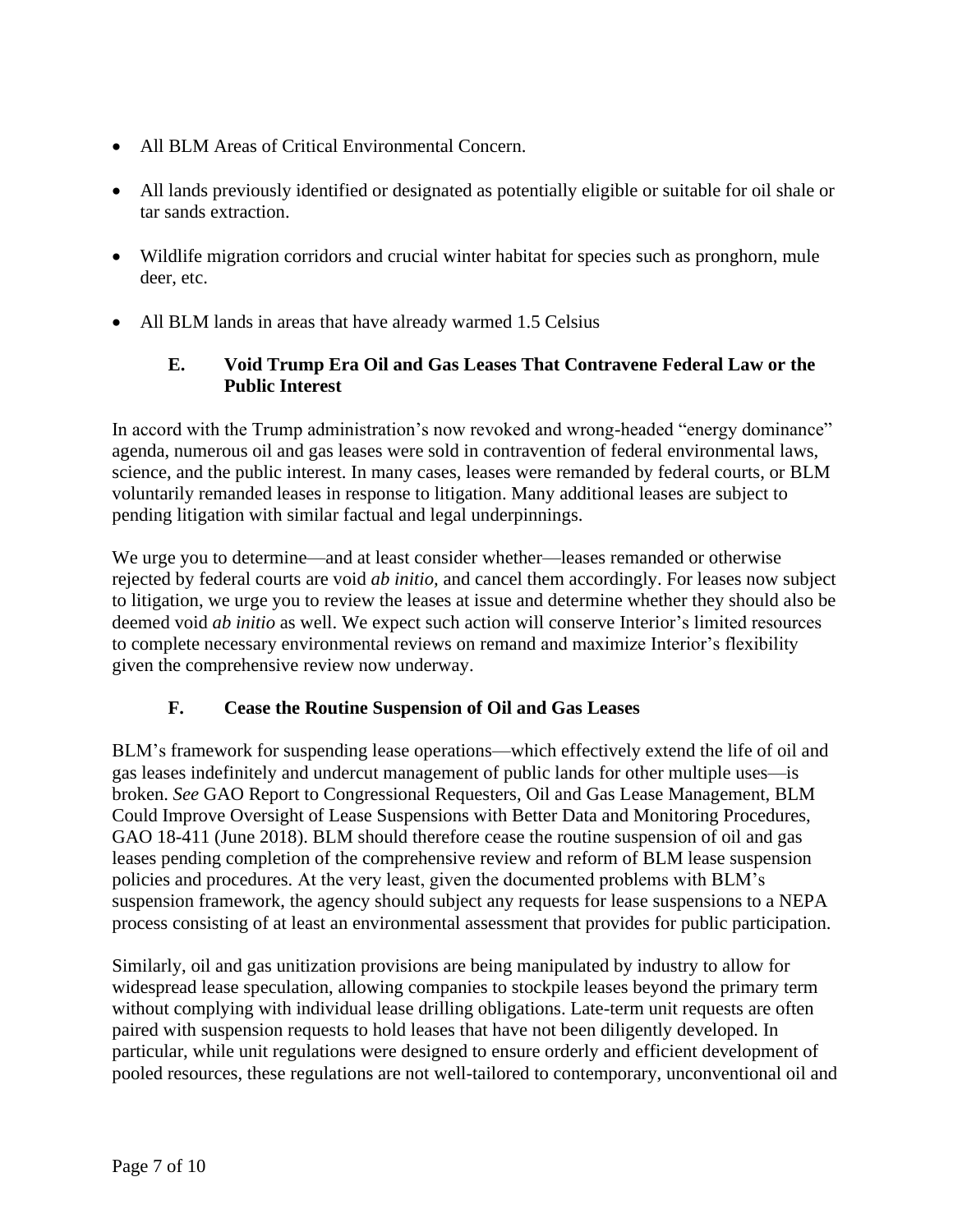gas development in widely dispersed rock and tight sand formations which often underlie vast areas that are bigger than any federal unit.

To approve a unit agreement, BLM must determine the unit agreement is "necessary or advisable in the public interest." 30 U.S.C. § 226(m); 43 C.F.R. § 3183.4(a). Moreover, BLM's unitization decision is discretionary. In exercising that discretion, BLM may refuse to approve the agreement or impose conditions to protect sensitive public lands. *See* SUWA, 127 IBLA 331, 355-56 (1993); *see also*, *Getty Oil Co. v. Clark*, 614 F. Supp. 904 (D. Wyo. 1985) (BLM can condition lease suspension on requirement that agency be allowed to deny all drilling). BLM should pause the approval of any additional unit requests during the pendency of its comprehensive review, allowing for further evaluation and reform of unitization rules and regulations to align with U.S. climate goals and the best practices.

### **G. Decline to Issue Leases Offered for Sale Through 11th Hour Trump-Era Lease Sales**

In the last days of the Trump administration, Interior held several  $11<sup>th</sup>$  hour oil and gas lease sales. These sales include the January 14, 2021 New Mexico lease sale, the December 17, 2020 Colorado lease sale, the December 15, 2020 Wyoming lease sale, the December 17, 2020 Eastern States lease sale, the December 10, 2020 California lease sale, and the December 8, 2020 Utah lease sale. Although these sales may have generated bids, BLM has yet to issue most, if not all, of the leases that received bids. To the extent BLM may have received bids on leases, but not yet issued the leases, we urge you to decline to issue those leases, as consistent with Executive Order 14008's pause on oil and gas leasing pending a comprehensive review. To the extent BLM has issued leases associated with these  $11<sup>th</sup>$  hour sales, we urge you to cancel them for the same reason.

#### **H. Issue an Order Establishing Emergency Bonding Procedures for Onshore and Offshore Oil and Gas**

We urge you to issue an emergency order directing the BLM to: (1) temporarily end blanket reclamation bonding; (2) assess the sufficiency of current bond amounts for existing wells and leases; and (3) increase bond amounts to reflect the full costs of plugging, abandonment, and reclamation at the point of asset transfer. Reclamation bonding rates do not accurately reflect the true, present-day cost of reclamation, particularly in relation to hydraulically fracked wells. For onshore oil and gas operations, bond amounts were last updated in 1988 and current onshore reclamation bonding requirements are demonstrably inadequate.<sup>8</sup> In light of the current decline of industry and numerous bankruptcy filings by companies, as well as the large stockpile of either shut in or idle, non-producing oil and gas wells, BLM must act quickly to ensure that companies, not taxpayers, shoulder the full commitment of environmental liabilities.

## **III. RECOMMENDED INTERIM ACTIONS REGARDING THE FEDERAL COAL PROGRAM**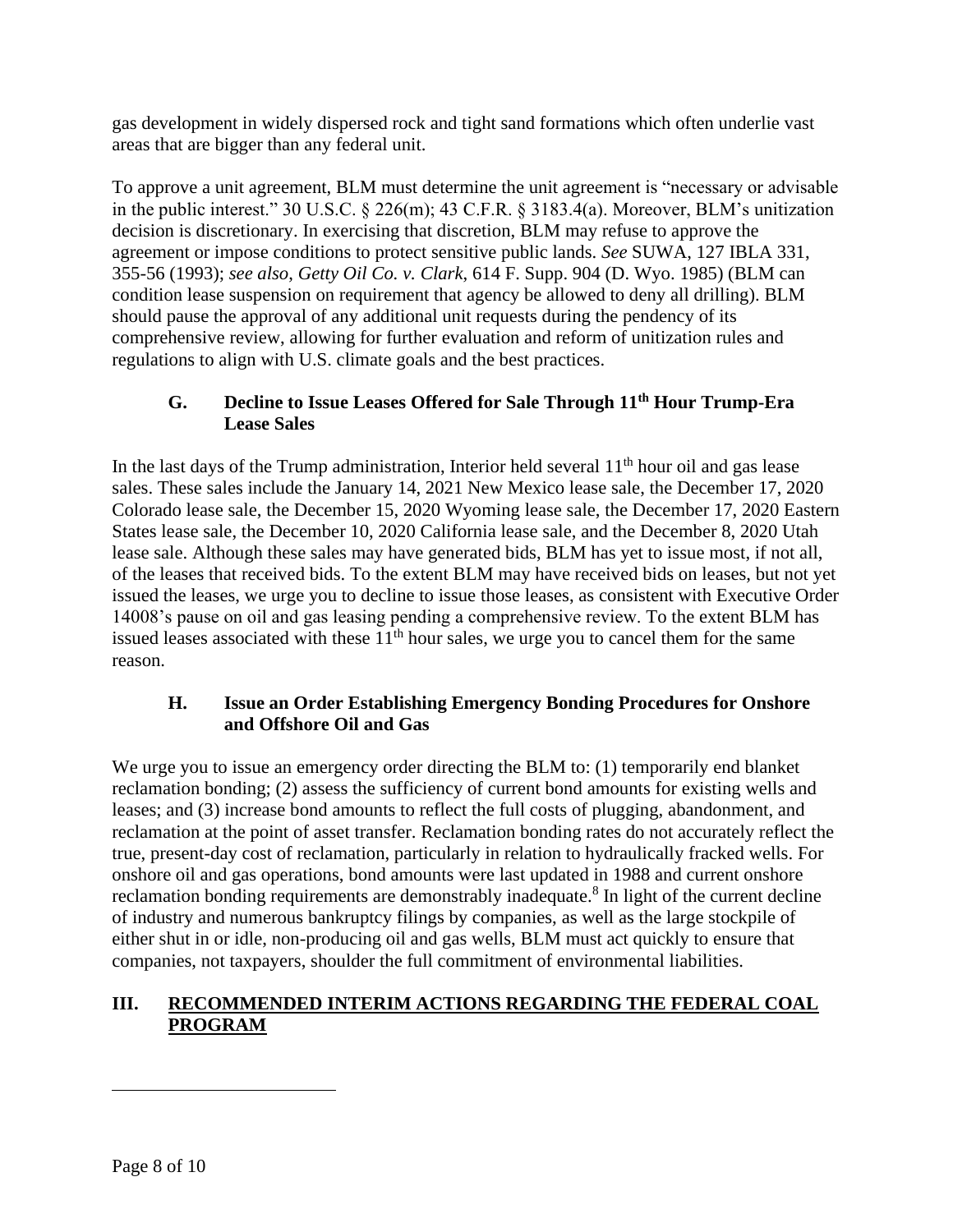## **A. Pause Coal Leasing and Mining Plan Approvals**

We urge you to pause new coal leasing by BLM, including the issuance of new leases that may have recently been approved, and to halt new mining plan review approvals by the U.S. Office of Surface Mining Reclamation and Enforcement (OSM). Although Secretarial Order 3398 rescinded Secretarial Order 3348, which had lifted the pause on federal coal leasing by revoking Secretarial Order 3338, it is not entirely clear that the pause on leasing is now in effect pursuant to Order 3338. We urge you to provide clarity and make clear the pause on federal leasing is in effect. The need for clarity is critical given several pending coal leasing applications at Interior.

BLM, for example, is now weighing whether to approve numerous new coal leases, including but not limited to the Williams Draw coal lease by application, which a bankrupt coal company is seeking for its Lila Canyon mine in Utah.<sup>9</sup> In early January, BLM also approved a new lease modification for the Lila Canyon mine in Utah.<sup>10</sup> Further, on January 15, 2021, BLM held a lease sale in North Dakota, although the lease has yet to issue.<sup>11</sup>

The need to pause mining plan approvals is also critical given that OSM is reviewing several proposals. <sup>12</sup> A pause on the approval of new mining plans and mining plan modifications is necessary to allow for a meaningful and comprehensive review of the federal coal management program.

### **B. Suspend Self-bonding**

Where mines are extracting coal from federal leases, we urge the Office of Surface Mining Reclamation and Enforcement (OSMRE) to direct states to suspend self-bonding programs and to require the posting of a legitimate reclamation bond. Given the structural decline of the coal industry, with coal companies continuing to file for bankruptcy or sliding closer to bankruptcy, it is critical that Interior take immediate steps to protect American taxpayers and suspend its approval of any self-bonding for the mining of federal coal. OSMRE is empowered to exercise oversight with regards to the mining of federal coal, even where states have delegated authority. This oversight authority must be exercised to secure actual surety bonds or other real reclamation guarantees.

## **C. Deny Pending and Pause New Royalty Rate Reductions**

Numerous requests for royalty rate reductions are currently pending before the BLM, including for the West Elk coal mine in western Colorado. Royalty rate reductions amount to direct fossil

<sup>9</sup> Maffly, B., "Utah coal mine seeks to expand its operations. Critics question why feds would allow it," *The Salt Lake Tribune* ( April 28, 2020), available at [https://www.sltrib.com/news/environment/2020/04/28/utah-coal-mine](https://www.sltrib.com/news/environment/2020/04/28/utah-coal-mine-seeks/)[seeks/.](https://www.sltrib.com/news/environment/2020/04/28/utah-coal-mine-seeks/) 

<sup>10</sup> Maffly, B., "Utah's most productive coal mine get a life line from Trump's federal land managers," *The Salt Lake Tribune* (Jan. 25, 2021), available at [https://www.sltrib.com/news/environment/2021/01/25/utahs-most-productive/.](https://www.sltrib.com/news/environment/2021/01/25/utahs-most-productive/)

<sup>&</sup>lt;sup>11</sup> Bureau of Land Management, "BLM North Dakota Coal Lease Sale Jan. 15," website at [https://www.blm.gov/press-release/blm-north-dakota-coal-lease-sale-jan-15.](https://www.blm.gov/press-release/blm-north-dakota-coal-lease-sale-jan-15)

<sup>&</sup>lt;sup>12</sup> *See* Office of Surface Mining Reclamation and Enforcement Projects webpage, [https://www.osmre.gov/LRG/projects.shtm.](https://www.osmre.gov/LRG/projects.shtm)